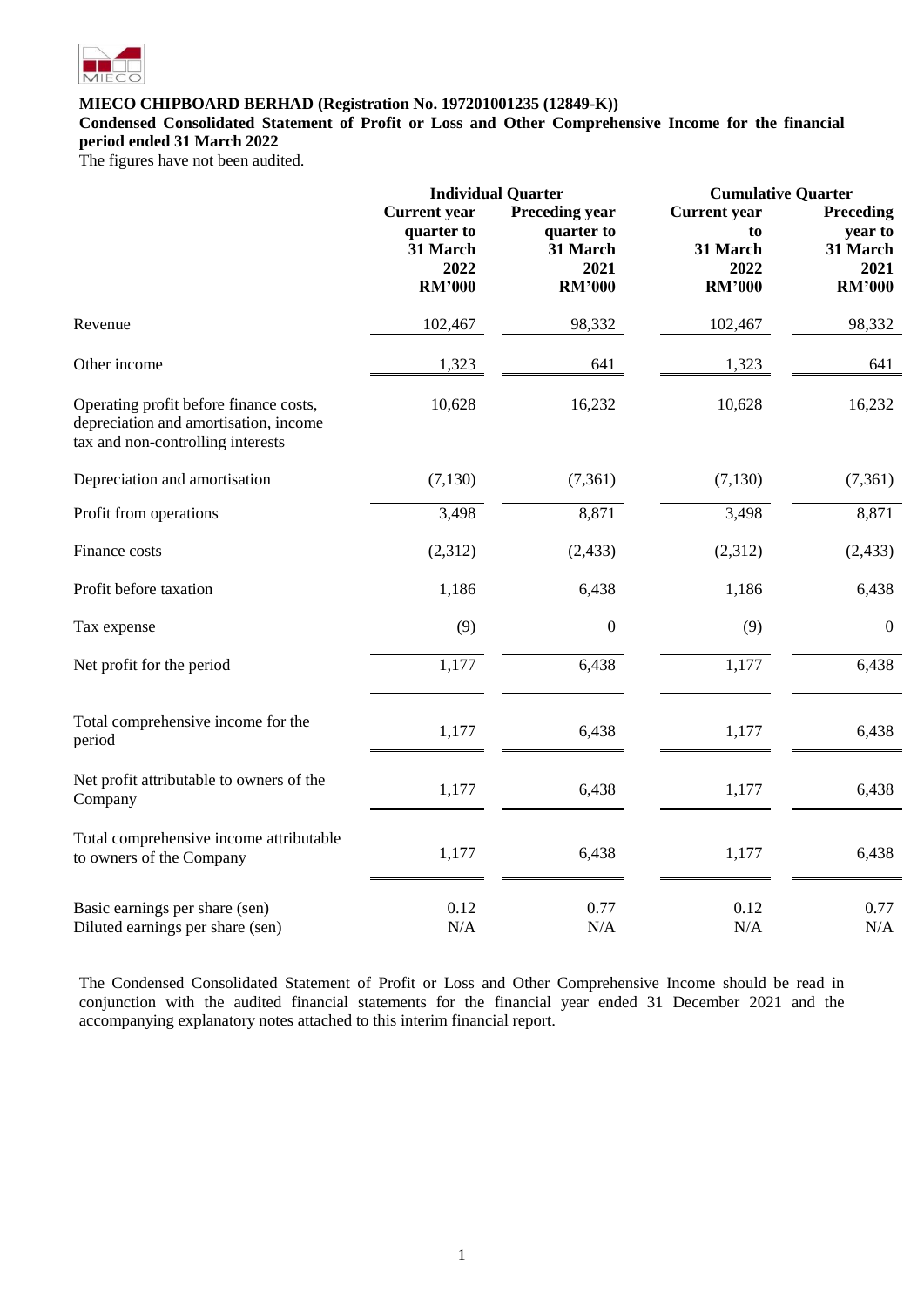

**Condensed Consolidated Statement of Financial Position as at 31 March 2022**

The figures have not been audited.

|                                                            | (Unaudited)      | (Audited)        |
|------------------------------------------------------------|------------------|------------------|
|                                                            | As at 31 March   | As at 31         |
|                                                            | 2022             | December 2021    |
|                                                            | <b>RM'000</b>    | <b>RM'000</b>    |
| <b>ASSETS</b>                                              |                  |                  |
| <b>Non-current assets</b>                                  |                  |                  |
| Property, plant and equipment                              | 324,890          | 330,017          |
| Investment properties                                      | 17,000           | 17,000           |
| Deferred tax assets                                        | 9,873            | 9,873            |
| Right-of-use assets                                        | 140,649          | 141,019          |
|                                                            | 492,412          | 497,909          |
|                                                            |                  |                  |
| <b>Current assets</b>                                      |                  |                  |
| Inventories                                                | 66,183           | 62,414           |
| Trade receivables                                          | 56,823           | 67,982           |
| Other receivables                                          | 22,237           | 18,812           |
| Tax recoverable                                            | 59               | 44               |
| Derivative financial instruments                           | $\Omega$         | 8                |
| Deposits with licensed banks                               | 9,596            | 9,593            |
| Cash and bank balances                                     | 56,434           | 78,952           |
|                                                            | 211,322          | 237,805          |
|                                                            |                  |                  |
| <b>TOTAL ASSETS</b>                                        | 703,744          | 735,714          |
| <b>EQUITY AND LIABILITIES</b>                              |                  |                  |
| Equity attributable to equity holders of the Company       |                  |                  |
| Share capital                                              | 276,666          | 276,666          |
| Reserves                                                   |                  |                  |
|                                                            |                  |                  |
| Foreign currency reserve                                   | (35)<br>147,859  | (35)             |
| Retained earnings                                          |                  | 146,682          |
| <b>Total equity</b>                                        | 424,490          | 423,313          |
| <b>Non-current liabilities</b>                             |                  |                  |
| Other payables                                             | $\boldsymbol{0}$ | 2,149            |
| <b>Bank borrowings</b>                                     | 78,598           | 80,699           |
| Lease liabilities                                          | 1,193            | 1,174            |
| Employee defined benefit plan                              | 16,099           | 16,049           |
|                                                            | 95,890           | 100,071          |
|                                                            |                  |                  |
| <b>Current liabilities</b>                                 |                  |                  |
| Trade payables                                             | 62,224           | 60,718           |
| Other payables                                             | 30,951           | 35,098           |
| Lease liabilities                                          | 413              | 413              |
| <b>Bank borrowings</b>                                     | 89,615           | 115,965          |
| Derivative liability                                       | 25               | $\boldsymbol{0}$ |
| Tax payable                                                | 136              | 136              |
|                                                            | 183,364          | 212,330          |
| TOTAL EQUITY AND LIABILITIES                               | 703,744          | 735,714          |
| Net assets per share attributable to equity holders of the |                  |                  |
| Company (RM)                                               | 0.42             | 0.42             |
|                                                            |                  |                  |

The Condensed Consolidated Statement of Financial Position should be read in conjunction with the audited financial statements for the financial year ended 31 December 2021 and the accompanying explanatory notes attached to this interim financial report.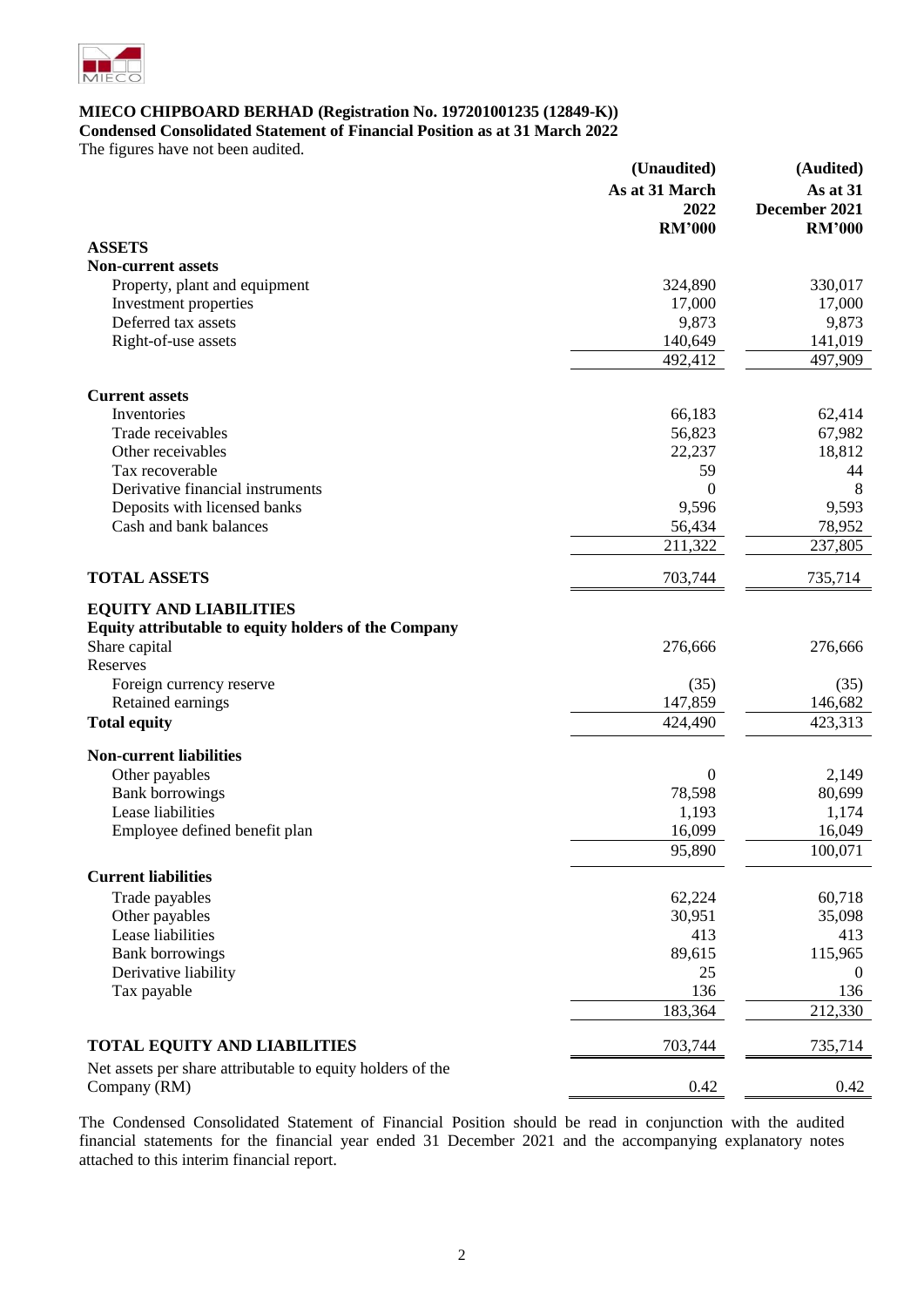

**Condensed Consolidated Statement of Changes in Equity for the financial period ended 31 March 2022** The figures have not been audited.

|                                                                                    | Share capital | <b>Attributable to equity holders of the Company</b><br><b>Total equity</b> |               |               |
|------------------------------------------------------------------------------------|---------------|-----------------------------------------------------------------------------|---------------|---------------|
|                                                                                    | <b>RM'000</b> | reserve<br><b>RM'000</b>                                                    | <b>RM'000</b> | <b>RM'000</b> |
| As at 1 January 2022<br>Total comprehensive<br>income for the financial<br>period: | 276,666       | (35)                                                                        | 146,682       | 423,313       |
| - Profit for the financial<br>period                                               |               |                                                                             | 1,177         | 1,177         |
| As at 31 March 2022                                                                | 276,666       | (35)                                                                        | 147,859       | 424,490       |
| As at 1 January 2021<br>Total comprehensive<br>income for the financial<br>period: | 215,866       | (43)                                                                        | 119,177       | 335,000       |
| - Profit for the financial<br>period                                               |               |                                                                             | 6,438         | 6,438         |
| Balance as at 31 March<br>2021                                                     | 215,866       | (43)                                                                        | 125,615       | 341,438       |

The Condensed Consolidated Statement of Changes in Equity should be read in conjunction with the audited financial statements for the financial year ended 31 December 2021 and the accompanying explanatory notes attached to this interim financial report.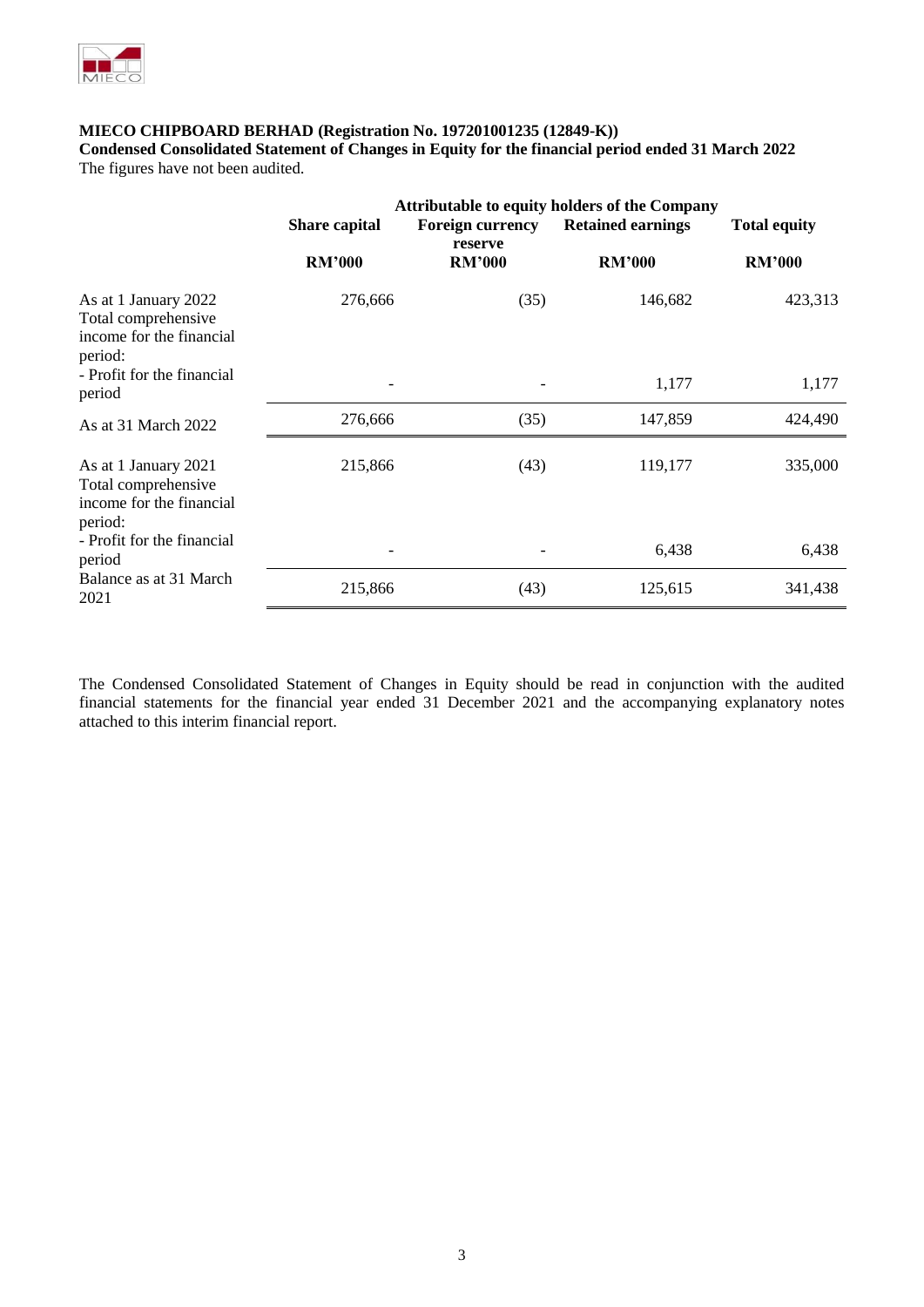

**Condensed Consolidated Statement of Cash Flow for the financial period ended 31 March 2022**

The figures have not been audited.

| 31 March<br>31 March<br>2022<br><b>RM'000</b><br><b>RM'000</b><br>Cash flows from operating activities<br>1,186<br>Profit before tax<br>Adjustments for non-cash and non-operating items<br>9,858<br>Other non-cash and non-operating items<br>11,044<br>Changes in working capital<br>(3,769)<br>Increase in inventories<br>Decrease in receivables<br>7,647<br>(3,639)<br>(4,661)<br>Decrease in payables<br>٠<br>10,261 | to           |
|----------------------------------------------------------------------------------------------------------------------------------------------------------------------------------------------------------------------------------------------------------------------------------------------------------------------------------------------------------------------------------------------------------------------------|--------------|
|                                                                                                                                                                                                                                                                                                                                                                                                                            | 2021         |
|                                                                                                                                                                                                                                                                                                                                                                                                                            |              |
|                                                                                                                                                                                                                                                                                                                                                                                                                            | 6,438        |
|                                                                                                                                                                                                                                                                                                                                                                                                                            |              |
|                                                                                                                                                                                                                                                                                                                                                                                                                            | 6,998        |
|                                                                                                                                                                                                                                                                                                                                                                                                                            | 13,436       |
|                                                                                                                                                                                                                                                                                                                                                                                                                            |              |
|                                                                                                                                                                                                                                                                                                                                                                                                                            | (4,599)      |
|                                                                                                                                                                                                                                                                                                                                                                                                                            | 7,540        |
|                                                                                                                                                                                                                                                                                                                                                                                                                            |              |
|                                                                                                                                                                                                                                                                                                                                                                                                                            | 12,738       |
| (327)<br>Payment of staff retirement benefits                                                                                                                                                                                                                                                                                                                                                                              | (135)        |
| (23)<br>Net income tax paid                                                                                                                                                                                                                                                                                                                                                                                                | (15)         |
| Net cash from operating activities<br>9,911                                                                                                                                                                                                                                                                                                                                                                                | 12,588       |
| Cash flows (used in)/from investing activities                                                                                                                                                                                                                                                                                                                                                                             |              |
| (1,632)<br>- Purchase of property, plant and equipment                                                                                                                                                                                                                                                                                                                                                                     | (2,639)      |
| 72<br>Interest income received                                                                                                                                                                                                                                                                                                                                                                                             | 38           |
| (3)<br>- Placement of fixed deposits with licensed banks                                                                                                                                                                                                                                                                                                                                                                   | (44)         |
| Net cash used in investing activities<br>(1, 563)                                                                                                                                                                                                                                                                                                                                                                          | (2,645)      |
| Cash flows (used in)/from financing activities                                                                                                                                                                                                                                                                                                                                                                             |              |
| (2,482)<br>Repayment of term loan                                                                                                                                                                                                                                                                                                                                                                                          | (2,212)      |
| (21)<br>Repayment of lease liabilities                                                                                                                                                                                                                                                                                                                                                                                     | (5)          |
| (25,215)<br>Repayment of bankers acceptances/invoice financing                                                                                                                                                                                                                                                                                                                                                             | (2,609)      |
| (2,312)<br>Financing expenses                                                                                                                                                                                                                                                                                                                                                                                              | (2, 433)     |
| (755)<br>(Repayment)/Proceeds of overdraft facility<br>(81)                                                                                                                                                                                                                                                                                                                                                                | 350<br>(174) |
| Repayment of hire purchase liabilities                                                                                                                                                                                                                                                                                                                                                                                     |              |
| Net cash used in financing activities<br>(30, 866)                                                                                                                                                                                                                                                                                                                                                                         | (7,083)      |
| Net (decrease)/increase in cash and cash equivalents<br>(22,518)                                                                                                                                                                                                                                                                                                                                                           | 2,860        |
| Cash and cash equivalents at 1 January<br>78,952                                                                                                                                                                                                                                                                                                                                                                           | 8,637        |
| Effect of exchange translation differences on cash and cash<br>$\boldsymbol{0}$<br>equivalents                                                                                                                                                                                                                                                                                                                             | $\theta$     |
| Cash and cash equivalents at 31 March<br>56,434                                                                                                                                                                                                                                                                                                                                                                            | 11,497       |

The Condensed Consolidated Statement of Cash Flow should be read in conjunction with the audited financial statements for the financial period ended 31 December 2021 and the accompanying explanatory notes attached to this interim financial report.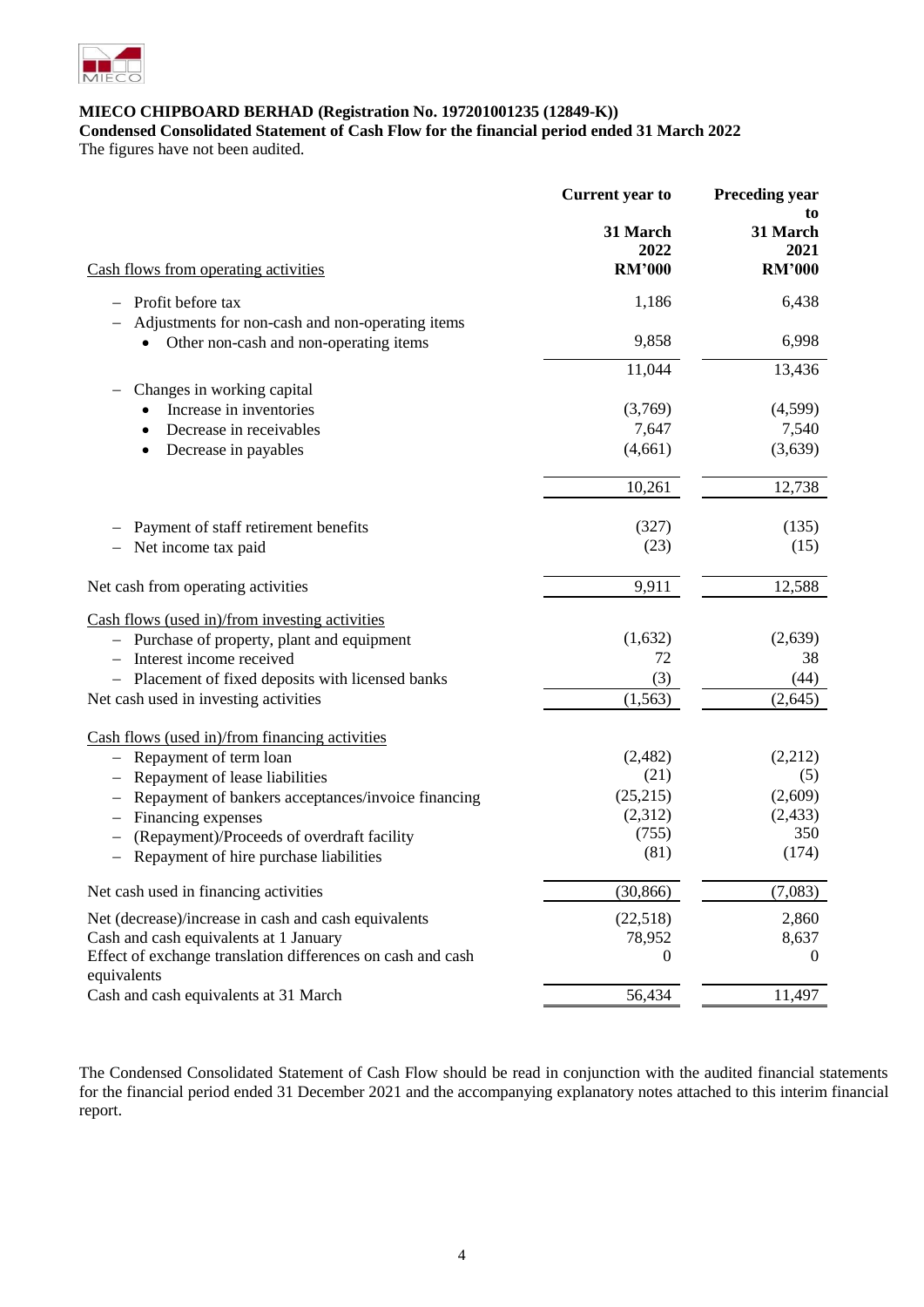

### **PART A: Explanatory Notes of MFRS 134**

#### 1. **Basis of preparation**

The interim financial statements are unaudited and have been prepared in accordance with the requirements of MFRS 134: Interim Financial Reporting and paragraph 9.22 of the Listing Requirements of Bursa Malaysia Securities Berhad.

The interim financial statements should be read in conjunction with the audited financial statements for the financial year ended 31 December 2021. These explanatory notes attached to the interim financial statements provide an explanation of events and transactions that are significant to an understanding of the changes in the financial position and performance of the Group since the financial year ended 31 December 2021.

#### 2. **Changes in Accounting Policies**

The significant accounting policies and methods of computation adopted for the interim financial statements are consistent with those adopted for the annual financial statements for the financial year ended 31 December 2021 except for the adoption of the following standards which are applicable to its financial statements and effective for annual periods beginning on or after 1 January 2022:

| Amendments to MFRS 3          | : Reference to the Conceptual Framework                        |
|-------------------------------|----------------------------------------------------------------|
| Amendments to MFRS 116        | : Property, Plant and Equipment – Proceed before Intended Use  |
| Amendments to MFRS 137        | $\therefore$ Onerous Contracts – Cost of Fulfilling a Contract |
| Amendments to MFRS 1. MFRS 9. | Annual Improvement to MFRS standards 2018-2020                 |
| <b>MFRS 16, MFRS 141</b>      |                                                                |

3. **Auditors' report of preceding annual financial statements for financial year ended 31 December 2021** The audit report of the Group's financial statements for the financial year ended 31 December 2021 was not qualified.

#### 4. **Seasonality or cyclicality of interim operations**

Demand for particleboard and related products are generally seasonal and are also affected by national as well as global economic conditions.

#### 5. **Exceptional items**

There were no unusual items affecting assets, liabilities, equity, net income, or cash flows during the financial period ended 31 March 2022.

#### 6. **Change in estimates**

There were no changes in estimates that have had a material effect for the financial period ended 31 March 2022.

#### 7. **Issuance and repayment of debt and equity securities**

There were no issuance, cancellation, repurchases, resale and repayment of debt and equity securities for the financial period ended 31 March 2022.

#### 8. **Dividends paid**

There were no dividends paid for the financial period ended 31 March 2022.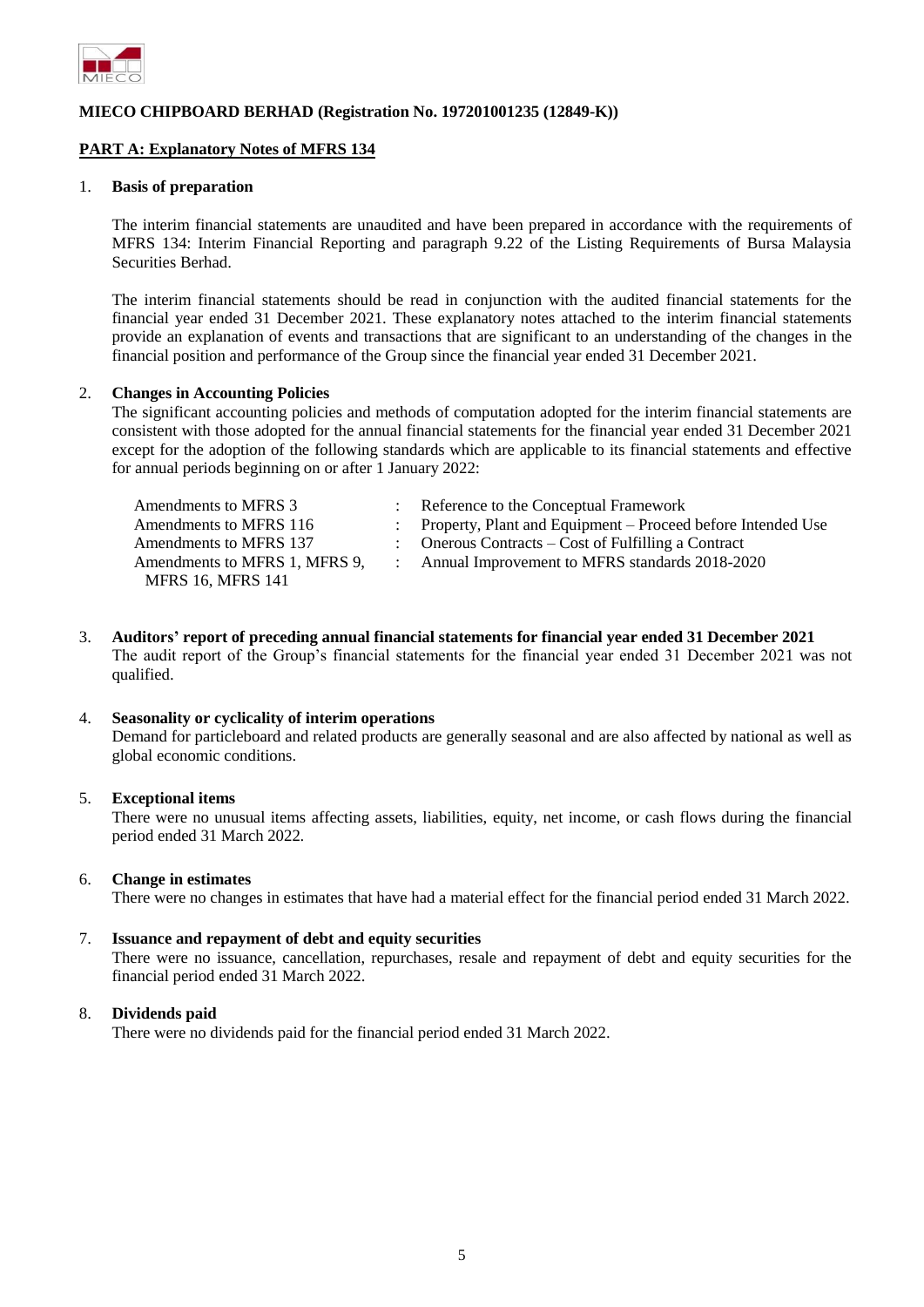

### 9. **Segmental reporting**

The Group operates in the following geographical areas:

|                               | Revenue      |           | <b>Total assets</b> |          | Capital expenditure |           |
|-------------------------------|--------------|-----------|---------------------|----------|---------------------|-----------|
|                               | Current year | Preceding |                     |          | Current year        | Preceding |
|                               | to           | year to   | As at               | As at    | to                  | year to   |
|                               | 31 March     | 31 March  | 31 March            | 31 March | 31 March            | 31 March  |
|                               | 2022         | 2021      | 2022                | 2021     | 2022                | 2021      |
|                               | RM'000       | RM'000    | RM'000              | RM'000   | RM'000              | RM'000    |
| Malaysia                      | 91,641       | 89,606    | 703,744             | 644,904  | 1,632               | 2,639     |
| South East Asia               | 2,478        | 5,434     |                     |          |                     |           |
| Middle East and<br>South Asia | 2,702        | 932       |                     |          |                     |           |
| Hong Kong and<br>China        | 4,242        | 351       |                     |          |                     |           |
| Others                        | 1,404        | 2,009     |                     |          |                     |           |
|                               | 102,467      | 98,332    | 703744              | 644,904  | 1,632               | 2,639     |

## 10. **Valuation of property, plant and equipment**

Property, plant and equipment are stated at cost less accumulated depreciation and accumulated impairment losses.

### 11. **Material events subsequent to the financial period ended 31 March 2022**

There were no material subsequent events as at 25 May 2022, being the latest practicable date, which shall not be earlier than 7 days from the date of issuance of this interim financial report.

# 12. **Changes in the composition of the Group during the financial period ended 31 March 2022**

There were no changes in the composition of the Group during the financial period ended 31 March 2022.

## 13. **Contingent liabilities and contingent assets**

There were no contingent liabilities or contingent assets since the last statement of financial position as at 31 December 2021.

### 14. **Capital commitments**

Capital commitments not provided for in the interim financial report as at 31 March 2022 were as follows:-

|                                                                            | RM'000 |
|----------------------------------------------------------------------------|--------|
| Approved and contracted                                                    |        |
| Property, plant equipment                                                  | 13.465 |
| Proposed acquisition of 100% equity interest in Seng Yip Furniture Sdn Bhd | 50,000 |
|                                                                            | 63.465 |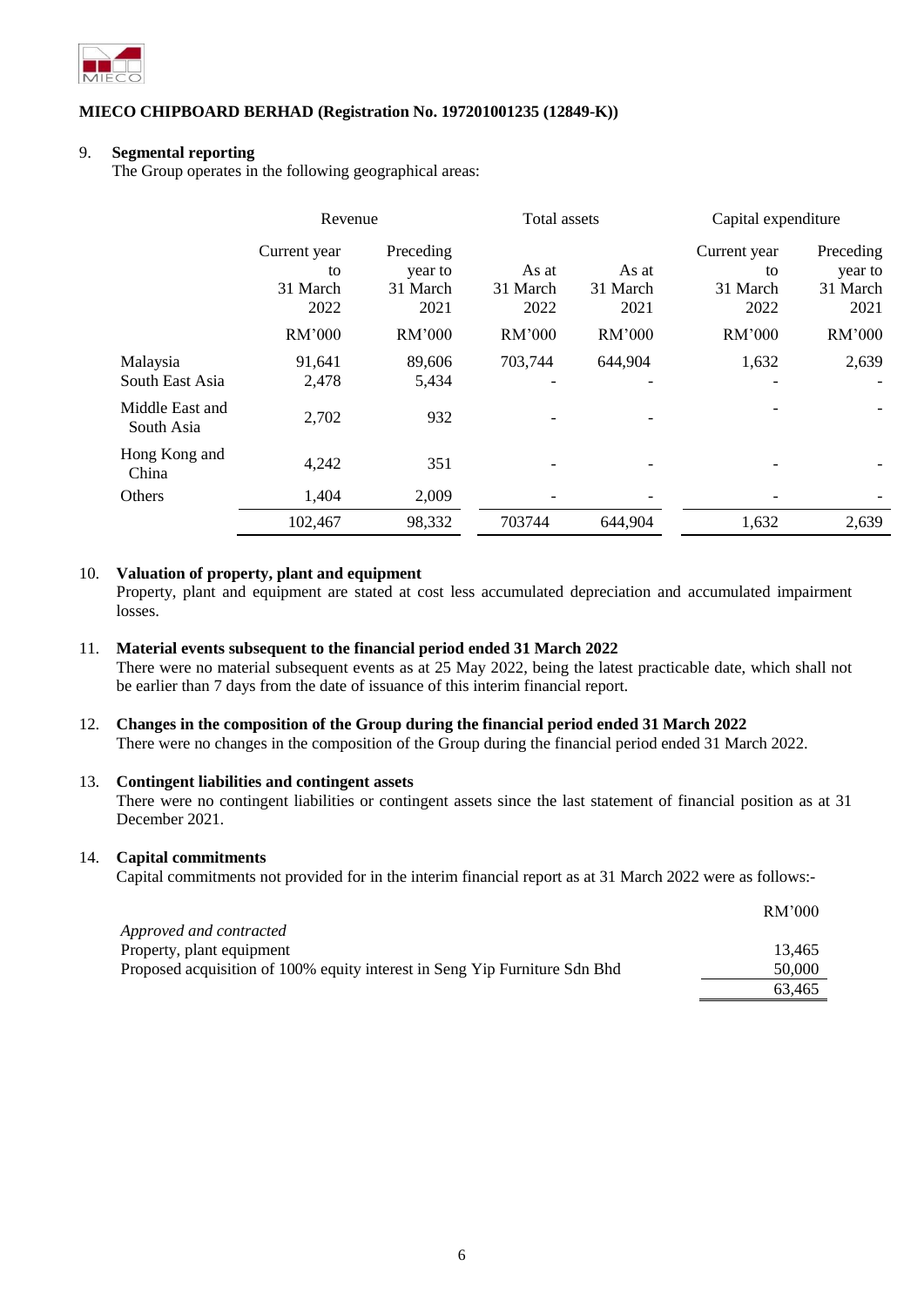

# 15. **Significant related party transactions**

| The Group had the following transactions with related parties during the financial year-to-date: |        |
|--------------------------------------------------------------------------------------------------|--------|
|                                                                                                  | RM'000 |
| Transaction with the company(ies) in which two Directors of the Company are also                 |        |
| directors and one of whom has substantial financial interest                                     |        |
| <b>Sales</b>                                                                                     | 1,685  |
| Purchases                                                                                        | 2,864  |
| Rental received                                                                                  | 114    |
| Commission                                                                                       |        |
| Rental paid                                                                                      | 24     |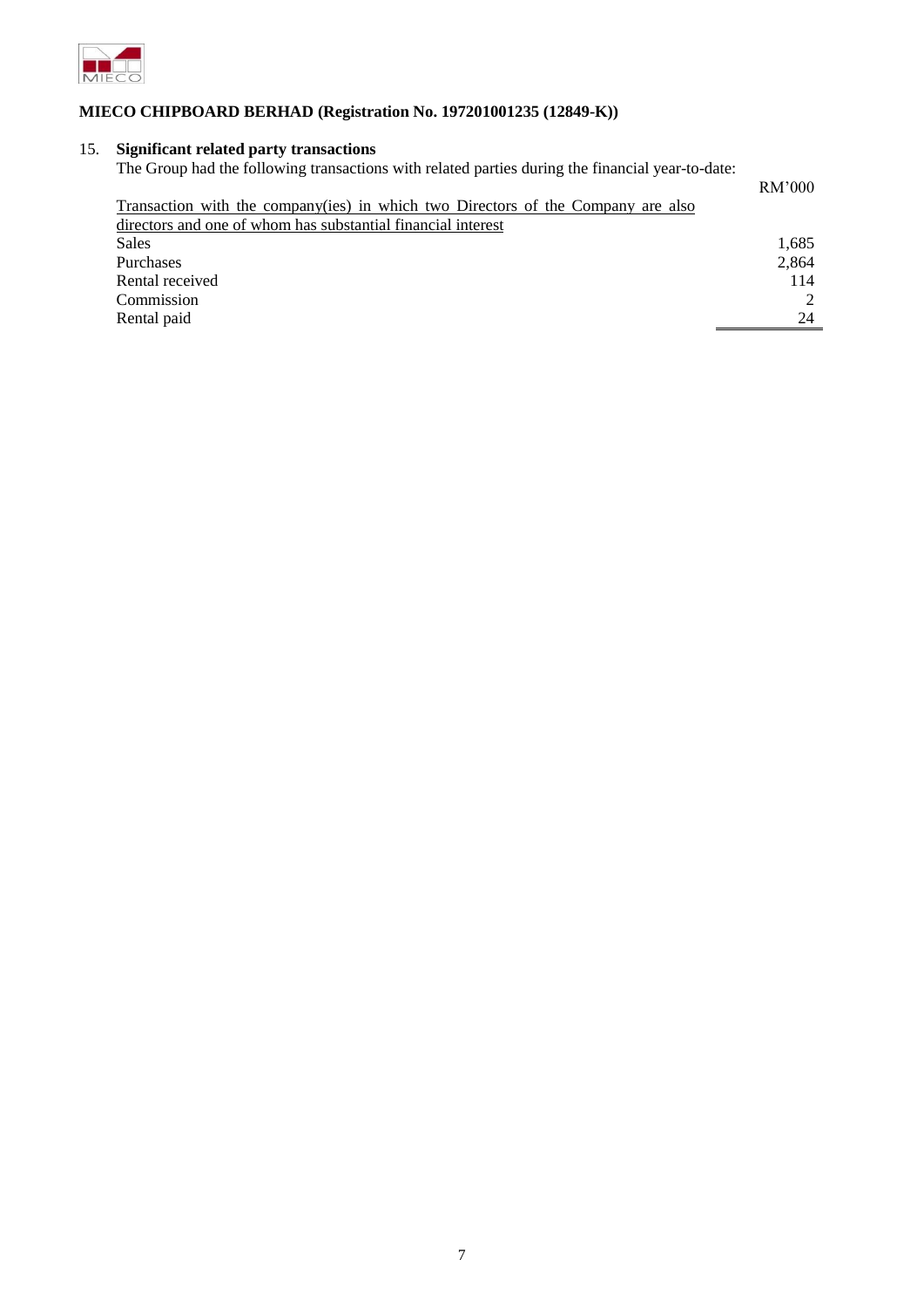

### **PART B: Explanatory Notes of Bursa Malaysia Listing Requirements**

#### 1. **Review of performance**

#### **Quarter on quarter review**

The Group's has recorded a revenue of RM102.5 million in the first quarter of 2022, a marginal increase of 4% from RM98.3 million in the preceding year corresponding quarter. The increase in revenue was mainly attributable to higher average selling price that offset with lower sales volume in current quarter.

Despite of higher revenue, the Group's net profit has decreased to RM1.2 million compared to RM6.4 million in preceding year correspondence quarter. The lower net profit was due to a lower gross margin mainly as a result of lower production volume that increased the costs per unit of products. The lower production volume for the quarter was due to wood shortages and machinery maintenance stoppages. An increase in raw material prices also contributed to increased costs during the quarter.

2. **Material changes in profit before taxation for the quarter against the immediate preceding quarter**

The Group's revenue for the current quarter was lower by 24% to RM102.5 million from RM134.8 million in the preceding quarter mainly resulted by the lower sales volume due to festive holidays in the first quarter which is traditionally a low season for demand, coupled with wood shortage and maintenance stoppage.

The Group posted a profit after tax of RM1.2 million against profit after tax of RM28.1 million in preceding quarter. The lower net profit was largely resulted by the lower of sales and production volume. Whereby the higher profit in the preceding quarter was due primarily to the net reversal of impairment loss of RM8.1 million on the plants and recognition of deferred tax assets of RM4.7 million.

#### 3. **Prospects**

The instability caused by the geopolitical conflicts and the renewed lockdowns in China which led to supply chain disruptions and the increased commodity prices are dampening the overall economic outlook. The growth outlook will also be further dampened by the increase in the minimum wages and other inflationary pressures.

In light of the current economic situation, the Group will focus on the operational efficiency and continues to work closely with both the customers and suppliers to manage the challenges ahead.

#### 4. **Variance of actual profit from forecast profit**

The Group did not provide any profit forecast in a public document and therefore, this note is not applicable.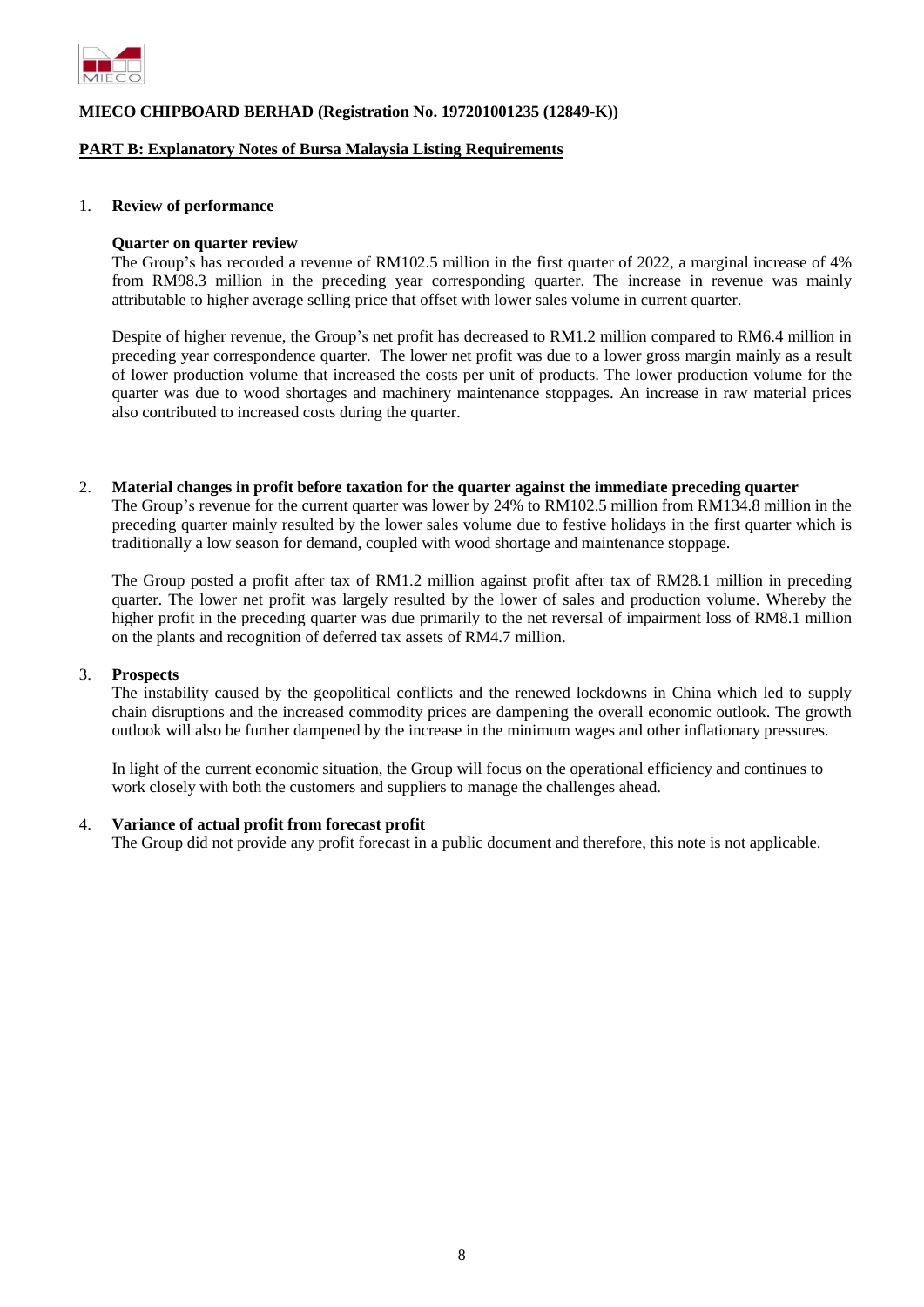

### 5. **Profit/(Loss) before tax**

|                                              |               | Current year Preceding year | Current year   | Preceding year |
|----------------------------------------------|---------------|-----------------------------|----------------|----------------|
|                                              | quarter to    | quarter to                  | to             | to             |
|                                              | 31 March      | 31 March                    | 31 March       | 31 March       |
|                                              | 2022          | 2021                        | 2022           | 2021           |
|                                              | <b>RM'000</b> | <b>RM'000</b>               | <b>RM'000</b>  | <b>RM'000</b>  |
| Profit/(Loss) before tax is arrived at after |               |                             |                |                |
| charging/(crediting):-                       |               |                             |                |                |
| Interest income                              | (37)          | (38)                        | (37)           | (38)           |
| Interest expense                             | 2,312         | 2,433                       | 2,312          | 2,433          |
| Depreciation and amortisation                | 7,130         | 7,361                       | 7,130          | 7,361          |
| Net realised foreign exchange gain           | (354)         | (145)                       | (354)          | (145)          |
| Net unrealised foreign exchange loss         | (59)          | 4                           | (59)           | 4              |
| Fair value loss on derivative financial      |               |                             |                |                |
| instruments                                  | 32            | 109                         | 32             | 109            |
| Reversal for doubtful debts – trade          |               |                             |                |                |
| receivables                                  | 0             | (3,240)                     | $\overline{0}$ | (3,240)        |
| Allowance for doubtful debts – trade         |               |                             |                |                |
| receivables                                  | 21            | 0                           | 21             | 0              |

# 6. **Tax credit/(expense)**

|                             | Current quarter to | Current year to |
|-----------------------------|--------------------|-----------------|
|                             | 31 March 2022      | 31 March 2022   |
|                             | RM'000             | RM'000          |
| In respect of current year  |                    |                 |
| - Malaysia income tax       | (9)                | (9)             |
| - Real property gains tax   | 0                  | $\Omega$        |
| - Deferred tax              | $\theta$           | $\Omega$        |
|                             | (9)                | (9)             |
| In respect of previous year |                    |                 |
| Malaysia income tax         |                    |                 |
| Deferred tax                | 0                  | $\theta$        |
|                             | 0                  | $\Omega$        |
|                             |                    | (9)             |

The Group's effective tax rate for the current year under review were lower than statutory tax rate mainly due to other taxable income and recognition of deferred tax assets.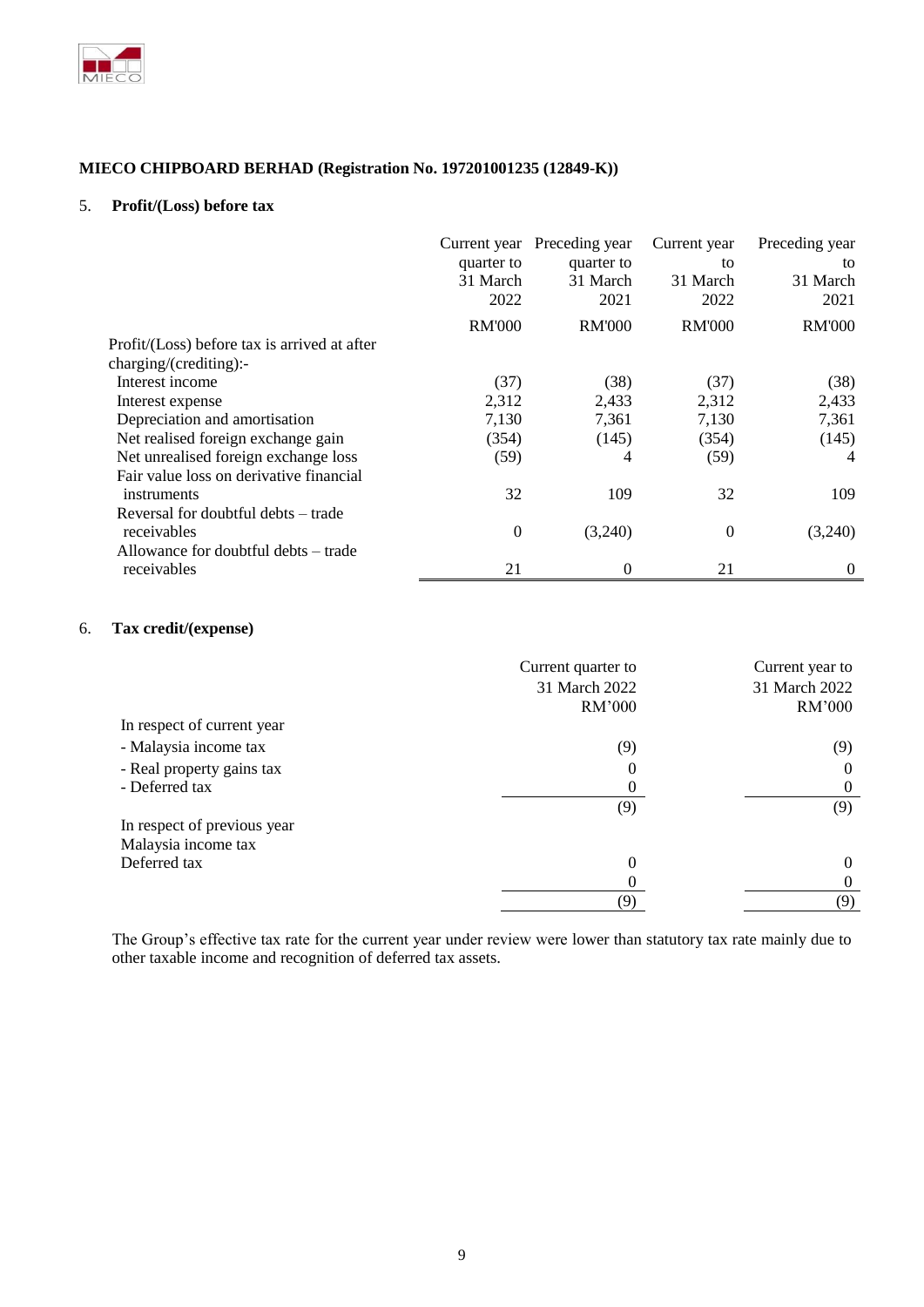

#### 7. **Status of corporate proposals**

### **(A) ACQUISITION EXERCISE**

There were no material corporate proposals announced and not completed as at the 25 May 2022 (being the latest practicable date which is not earlier than 7 days from the date of issue of this Quarterly Report), other than as disclosed below:

i. Mieco Chipboard Berhad ("MIECO" or the "Company") had on 6 October 2021, entered into conditional share sale agreement ("**SSA**") with SYF Resources Berhad ("**SYF**" or the "**Vendor**") for the acquisition of the entire equity interest in Seng Yip Furniture Sdn Bhd ("**SYFSB**"), a wholly-owned subsidiary of SYF, for a purchase consideration of RM50,000,000 ("**Purchase Consideration**") to be satisfied entirely via cash ("**Acquisition Exercise**").

The said Acquisition Exercise had obtained shareholders' approval at the extraordinary general meeting held on 14 December 2021.

On 28 January 2022, the Company and SYF (the "Parties") of the SSA had mutually agreed to extend the conditional period of the SSA dated 6 October 2021 until 5 May 2022 ("**Extension**"). Subsequently on 20 April 2022, the Parties mutually agreed via an extension letter to further extend the conditional period of the SSA dated 6 October 2021 until 5 November 2022 ("**Second Extension**"). The Second Extension was made in order to grant the Parties an additional 6 months to fulfil the conditions precedent of the SSA.

As at the date of this report, the Acquisition Exercise is still pending for completion.

### **(B) STATUS OF UTILISATION OF PROCEEDS**

On 6 October 2021, the Company proposed to undertake private placement of up to 20% of total number of issued shares of the Company to independent third party investors. The Private Placement was completed on 23 December 2021 following the listing and quotation of 160,000,000 placement shares on the Main Market of Bursa Securities, raising RM60,800,000-00 for the Company.

| <b>Description</b>             | <b>Proceeds</b><br>raised<br>(RM'000) | Actual<br>utilization<br>(RM'000) | <b>Balance</b><br>unutilized<br>(RM'000) | Intended timeframe for<br>utilization from the receipt<br>of Placement Funds |  |
|--------------------------------|---------------------------------------|-----------------------------------|------------------------------------------|------------------------------------------------------------------------------|--|
| Purchase Consideration for the | 50,000                                |                                   | 50,000                                   | completion of<br>the<br>Upon                                                 |  |
| Acquisition                    |                                       |                                   |                                          | Acquisition                                                                  |  |
| <b>Working Capital</b>         | 10,270                                | 10,270                            |                                          | Within 12 months                                                             |  |
| Estimated expenses in relation | 530                                   | <b>300</b>                        | 230                                      | Upon completion                                                              |  |
| the Corporate Exercises        |                                       |                                   |                                          |                                                                              |  |
| <b>Total</b>                   | 60,800                                | 10,570                            | 50,230                                   |                                                                              |  |

The status of the utilization of the proceeds arising from the Private Placement is set out below :-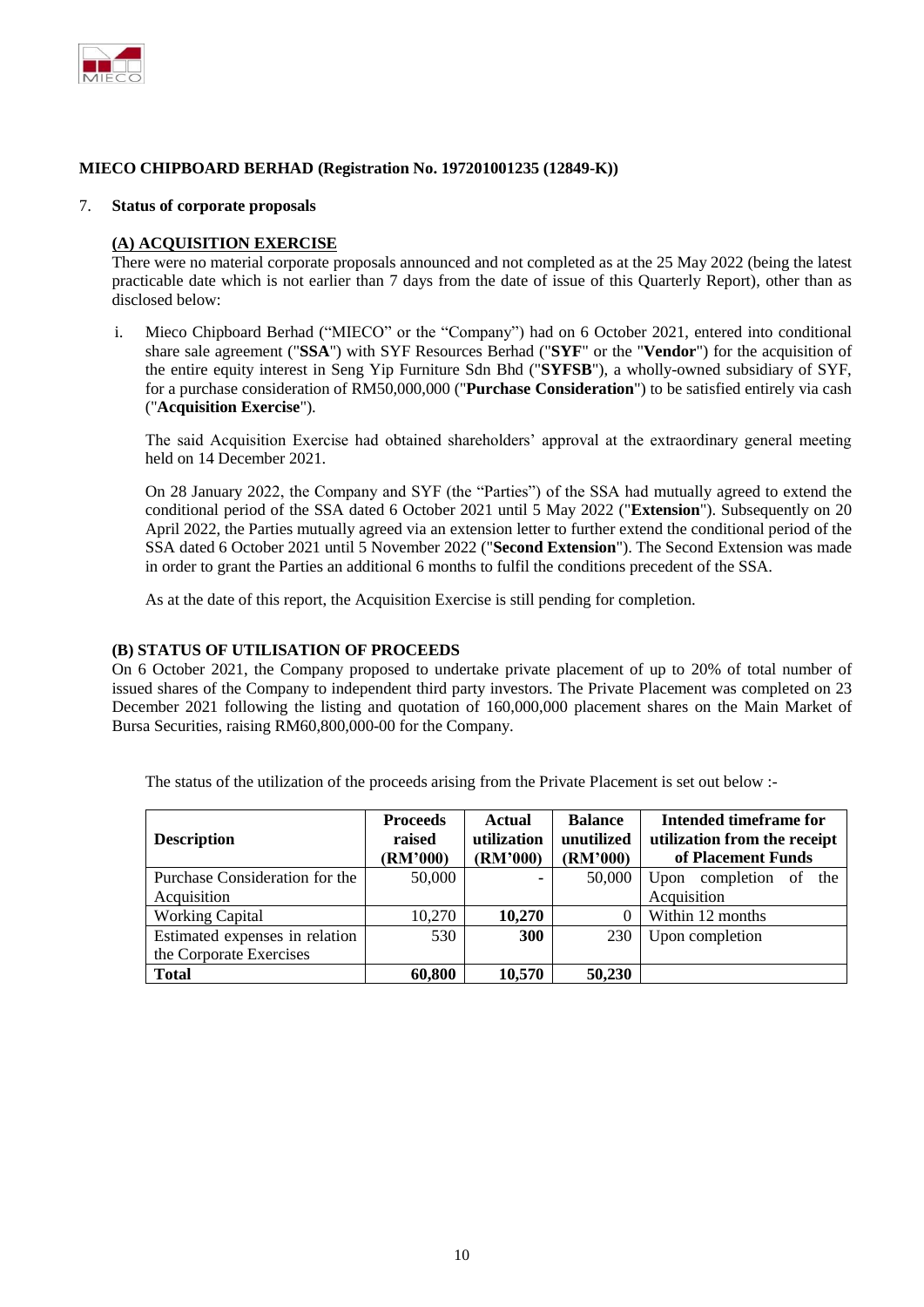

### 8. **Borrowings and debt securities**

The Group's borrowings are all denominated in Ringgit Malaysia. The details of the Group's borrowings as at 31 March 2022 as follows:-

|                                                     | Current<br>RM'000 | Non-current<br>RM'000 | Total<br>RM'000 |
|-----------------------------------------------------|-------------------|-----------------------|-----------------|
| Bank overdraft (secured)                            | 24                |                       | 24              |
| Bankers acceptance and revolving credit (secured)   | 71,720            |                       | 71,720          |
| Bankers acceptance and revolving credit (unsecured) | 6,755             |                       | 6,755           |
| Term loan (secured)                                 | 9,956             | 78,225                | 88,181          |
| Term loan (unsecured)                               | 1,160             | 373                   | 1,533           |
|                                                     | 89,615            | 78,598                | 168,213         |

# 9. **Derivative financial instruments**

As at 31 March 2022, the outstanding foreign currency forward contracts are as follows:

| Type of derivatives                 | Contract/<br>Notional value<br>RM'000 | Fair value<br>liabilities<br>RM'000 |  |
|-------------------------------------|---------------------------------------|-------------------------------------|--|
| Foreign exchange forward contract   | 2.356                                 | 25                                  |  |
| - Less than 1 year, USD denominated |                                       |                                     |  |

Forward foreign currency exchange contracts were entered into with licensed banks to hedge the Group's exposure to foreign exchange risk in respect of the export sales by establishing the rate at which foreign currency assets will be settled.

These contracts are executed with credit-worthy/reputable financial institutions in Malaysia. As such, credit risk and liquidity risk in respect of non-performance by counterparties to these contracts are minimal.

#### 10. **Fair value changes of financial instruments**

The Group uses the following hierarchy in determining the fair value of all financial instruments carried at fair value:

- Level 1 : Inputs are quoted prices (unadjusted) in active markets for identical assets or liabilities
- Level 2 : Inputs are inputs other than quoted prices included within level 1 that are observable for the asset or liability, either directly or indirectly
- Level 3 : Inputs are unobservable inputs for the asset or liability

| As at 31 March 2022              | Level 1 | Level 2 | Level 3 | Total |
|----------------------------------|---------|---------|---------|-------|
| Derivative financial liabilities |         | (25)    | -       |       |
| As at 31 March 2021              |         |         |         |       |
| Derivative financial liabilities |         | (63)    | -       |       |